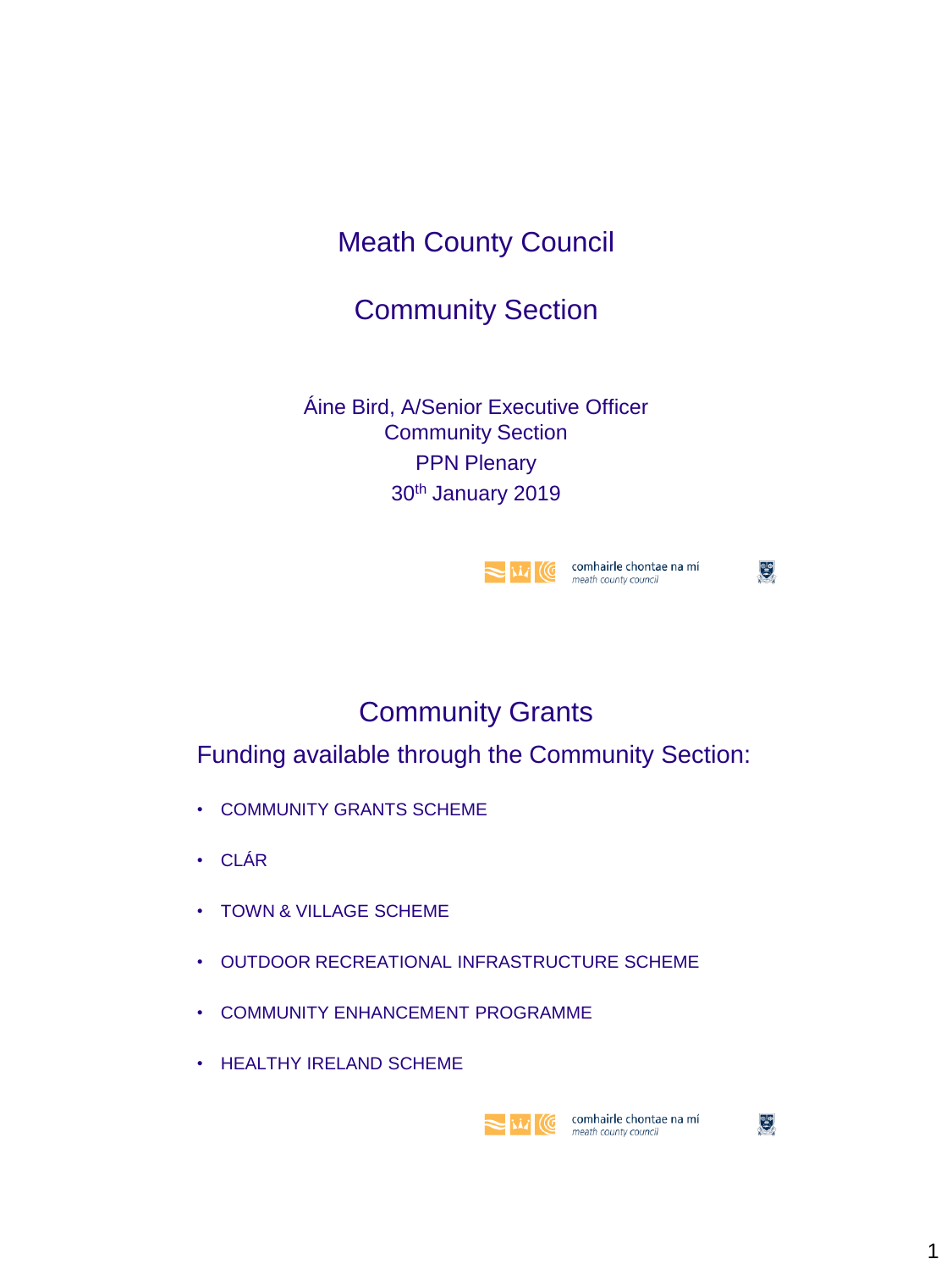- CARRANSTOWN GRANT SCHEME
- KNOCKHARLEY GRANT SCHEME
- FÁILTE IRELAND FUND
- LEADER PROGRAMME
- COMMUNITY AMENITY PROJECT SCHEME- new
- NATIONAL COMMUNITY WEEKEND FUND- new
- Other sections in the Council provide funding eg Arts, Heritage, Library, Environment, LEO, need to contact directly.

|  | CΩ |
|--|----|
|  | mc |

omhairle chontae na mí eath county council

 $\mathbf{e}$ 

Community Grants

#### **COMMUNITY GRANTS SCHEME**

- Will launch scheme after February 1<sup>st</sup> following agreement of SPC.
- Similar categories with additional funding of €30k allocated
- Closing date Friday 8<sup>th</sup> March. Notifications to applicants in May.
- Annual scheme, funding must be spent and claimed in same year.
- Details will be on website [www.meath.ie](http://www.meath.ie/)

#### **CLÁR**

- Only specific areas of North Meath qualify under this scheme
- Projects must be proposed by community groups for capital works
- Groups have to contribute 5% funding along with Council towards works
- Expect details from Department in February



 $\frac{1}{2}$  **NA**  $\frac{1}{2}$  **CC** comhairle chontae na mí meath county council

 $\mathbb{C}^{\bullet}$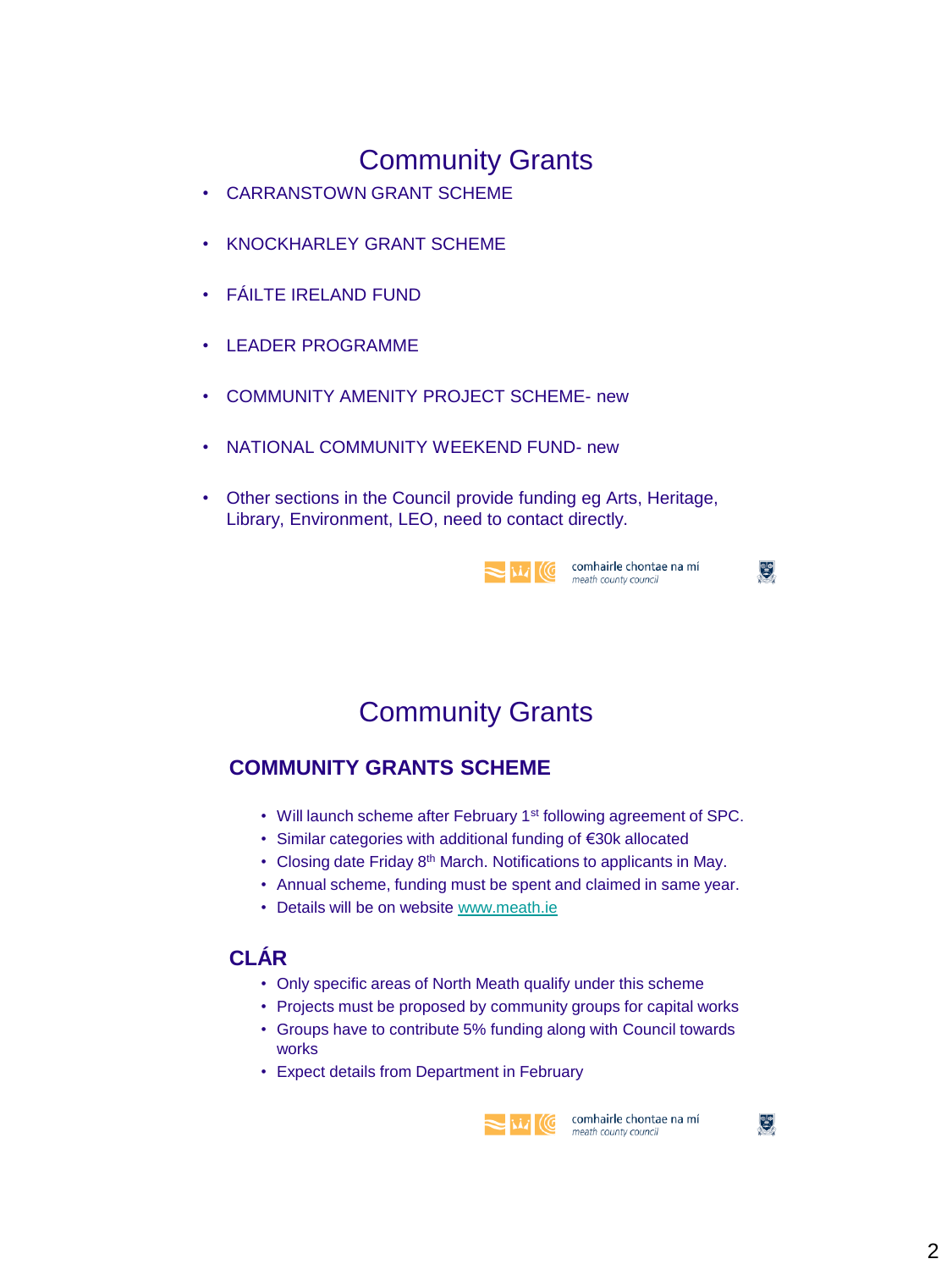#### **Community Enhancement Programme**

- Funding comes from the Department through the LCDC to approve applications
- In 2018 two categories small capital projects up to  $\epsilon$ 1000
- Large capital projects, costing more than  $€1,000$
- 85 applications approved and received funding in 2018
- Assessed on value for money, quality, ready to go, usage by community, located in disadvantaged areas, completed within timeframe
- Expect details from the Department in February



VAN COMPANIE Chontae na mí

 $\mathbf{C}$ 

### Community Grants

#### **Town & Village Scheme**

- Scheme 2 population categories towns under 10k and villages 5k
- Scheme to improve economic development of towns/villages
- Council seek projects from community groups
- EOI's assessed using Departments criteria such as value for money, ready to go, completion on time, economic value to area, usage by community.
- Applications drafted and submitted to the Department for consideration under an open competition
- Grant amounts available from €20k to €200k with 20% contribution required by the Council towards projects
- 12 applications submitted in 2018, 8 approved, works commencing.
- Expect details from department in February for 2019 scheme.



 $\mathbb{C}^{\bullet}$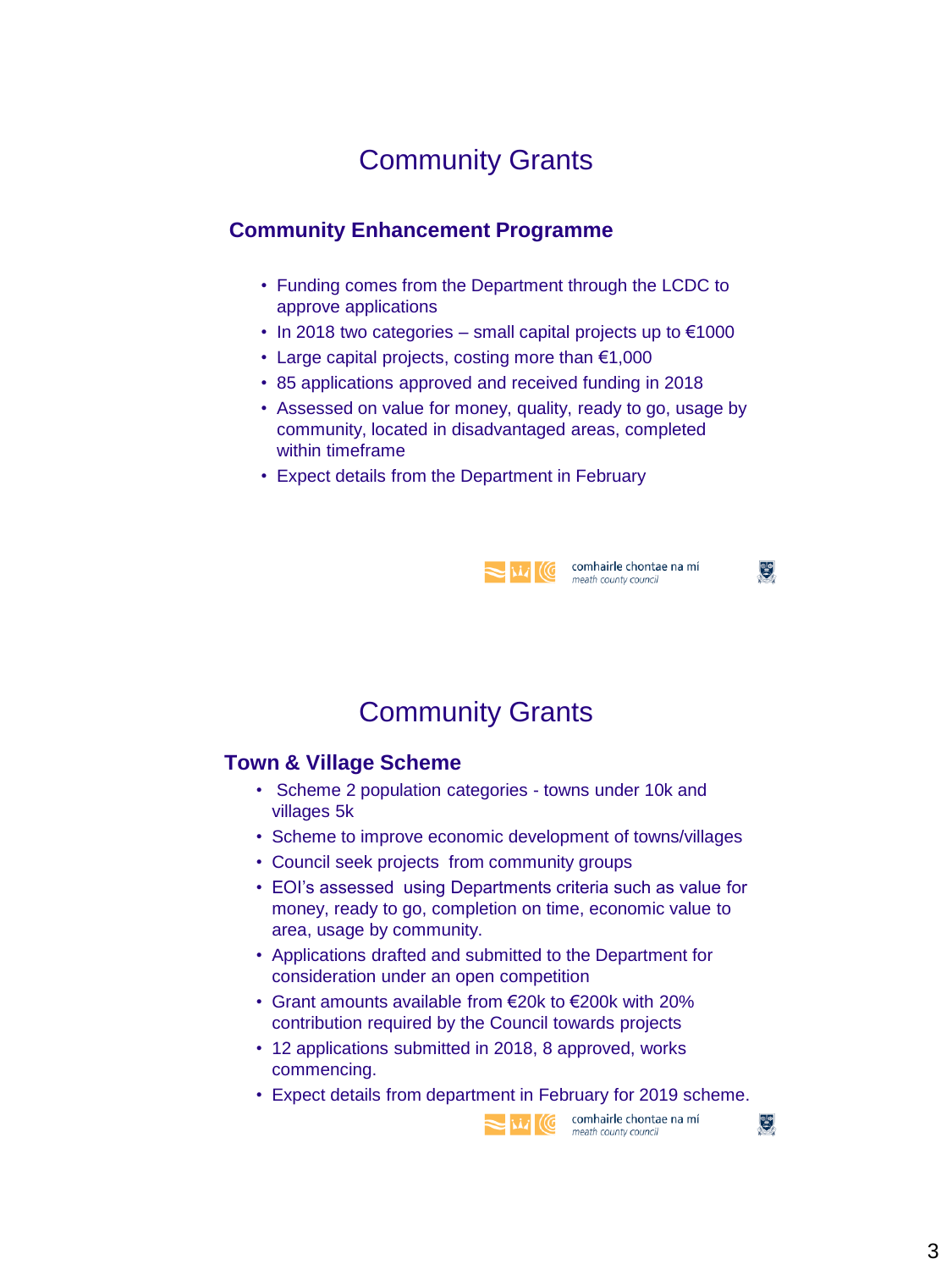#### **OUTDOOR RECREATION INFRASTRUCTURE SCHEME**:

- Funding received from the Department and administered by the Council.
- 2018 scheme had 3 measures of projects to support development/ enhancement of trails/walkways/cycle-ways in countryside.
- Measure 1 administered by Local Development Companies(max €20k)
- Measure 2 administered by Council with grant amounts between €20k up to €200k.
- Measure 3 administered by Council. This is for large scale projects over €200k to €500k in allocations.
- Council seek projects from groups, assess and submit suitable applications to department for approval.
- Details of scheme expected from Department in February.



William Comhairle chontae na mí

S.

 $\mathbb{C}^{\bullet}$ 

### Community Grants

#### **HEALTHY IRELAND FUND**

- €75,000 made available from Dept. Health to LCDC's for projects in 2018
- 5 projects approved and must be completed by end March.
- Projects must help achieve actions in the Local Economic & Community Plan (LECP) and Healthy Ireland plan.
- Awaiting details for 2019 scheme, expected March.

#### **FÁILTE FUNDING:**

- Funding of €11k for festivals
- Projects assessed by council based on Fáilte criteria such as visitor numbers, economic benefit.
- Expect to advertise in March/April time.



meath county council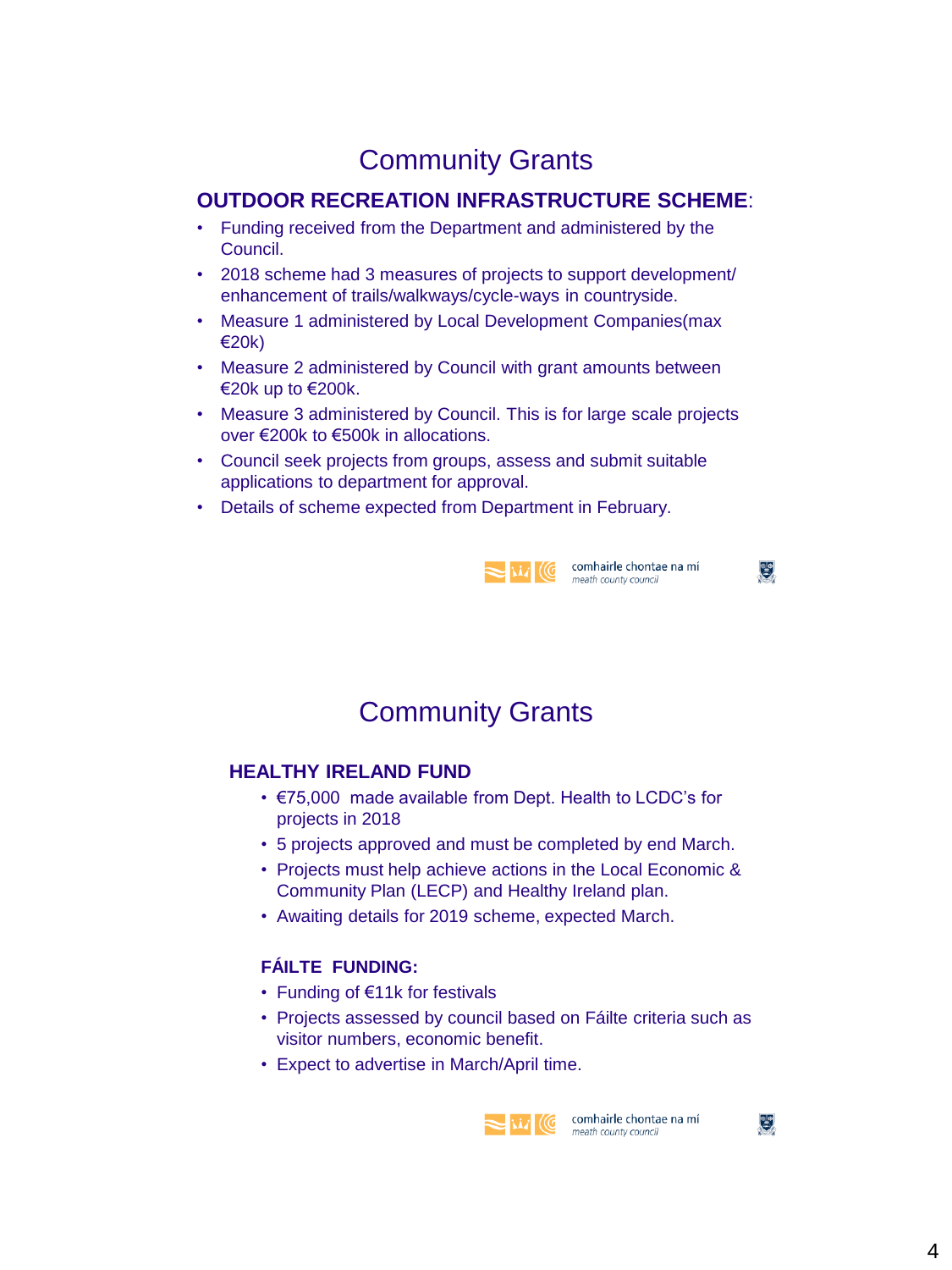#### **LEADER**

- Budget for Co. Meath is €6.9m over the programme 2015-2020
- Council and LCDC oversee and monitor the programme
- The Implementing Partner is Meath Partnership on behalf of the Council/LCDC.
- To date 24 projects have been approved for funding by LAG (LCDC) . These projects progressing.
- Encourage groups to submit applications for this funding
- Further information can be obtained from Meath Partnership
- 046 9280790 [www.meathpartnership.ie](http://www.meathpartnership.ie/)



Will Comhairle chontae na mí

 $\mathfrak{E}$ 

 $\mathbb{E}$ 

### Community Grants

#### **Carranstown Grants**

- Community fund from Indaver specifically for this area
- Committee in place to assess applications and allocate funding
- Closing date for applications 31<sup>st</sup> January with projects approved and applicants notified in April/May

#### **Knockharley Grants**

- Community Fund in place for this area around the landfill
- Committee in place to assess and allocate funds
- Normally advertise mid year if scheme going ahead.

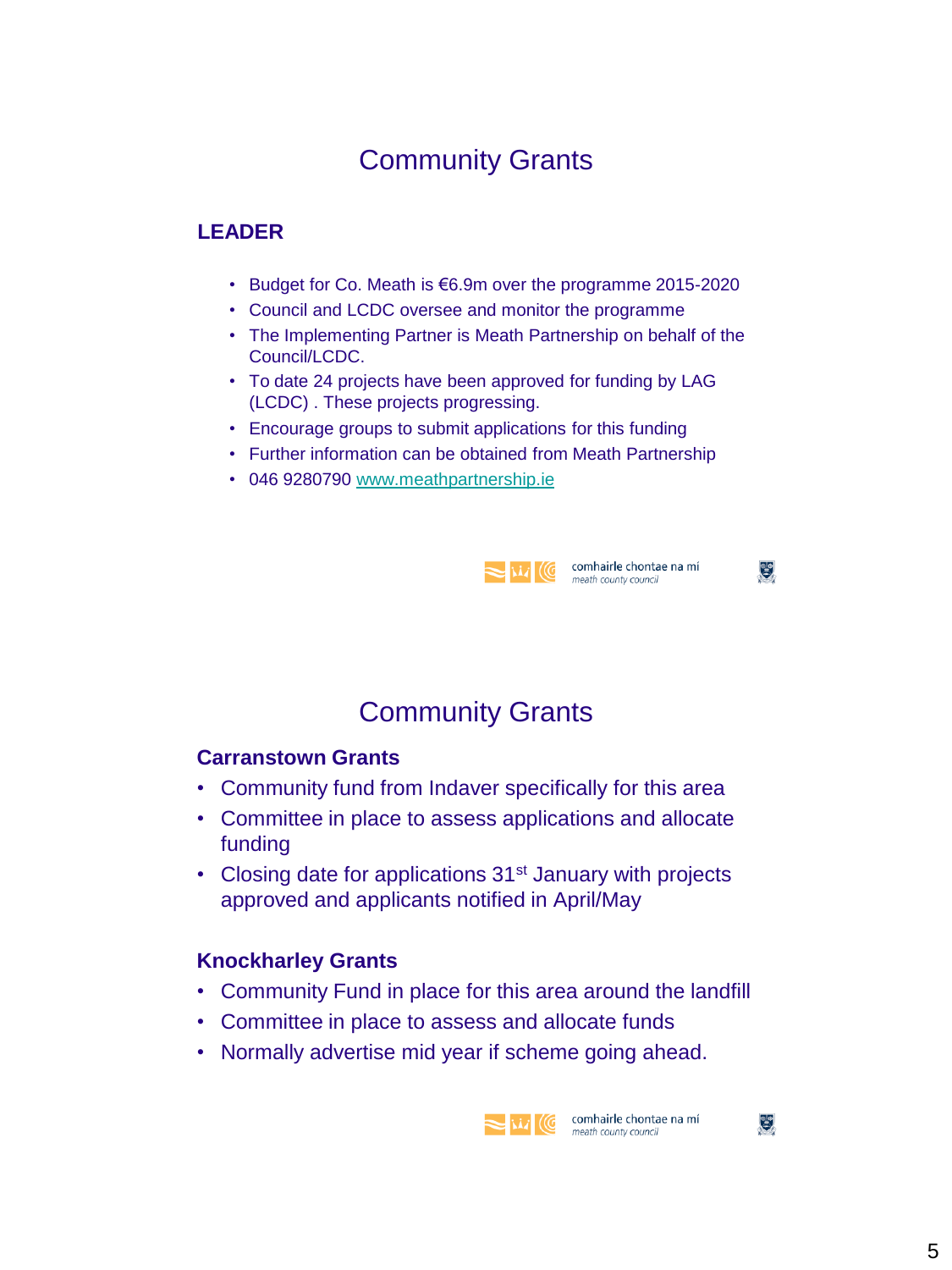#### **COMMUNITY AMENITY LEVY SCHEME – New**

- New scheme to be launched by Council in 2019
- Funding for capital works to develop/enhance/refurbish amenities/amenity facilities
- €600k will be available divided into the 6 municipal districts (€100k per district)
- Project funding will range from €10k to €100k
- Scheme is currently being finalised.



 $\mathfrak{E}$ 

# Community Grants

#### **NATIONAL COMMUNITY DAY FUND- New**

- Department holding a National Community Day over May Bank Holiday.
- Aim of the event is for Communities to get to know each other by having an event, street festival, tea party etc
- Funding of €10k made available to Council/LCDC to allocate towards groups to hold such an event.
- Scheme being finalised before advertising mid February